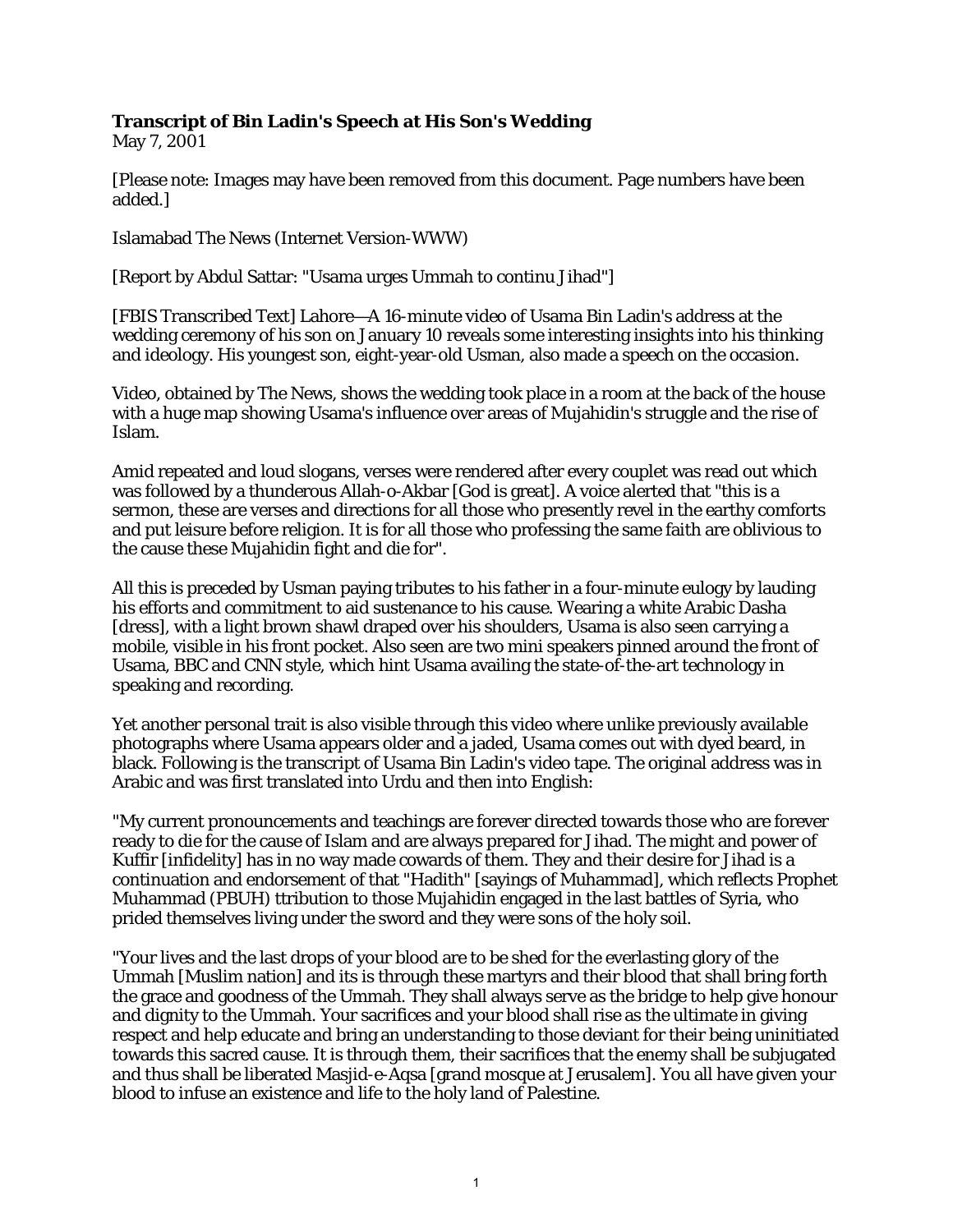"None of you have shown any duplicity or lack of faith in this struggle. And all this shall give added impetus to your struggle. You all gave your lives and shed your blood in the name of Allah, the merciful, and none of you ever placed your self before dying for this cause.

"Oh children, you are all the braves of Al-Quds and nary people of age and maturity can hardly compare well with you. Your manhood and bravery have put to shame as courageous men of lore. And Aqsa prides in your manhood and bravery. Your bravery and courage has lifted that veil which Kuffir [infidelity] had embalmed in the eyes of the followers. You surfaced and created a wall against Kuffir.

"When the Ummah was on the brink of annihilation, the caliph of Muslim Ummah reneged on his faith and endeared himself to Christianity. The Cross of Christ was seen hanging on his chest (referred to Shah Fawad, so garlanded by Queen Elizabeth).

"Our history is being rewritten. This is my country. It has been declared out of bounds for Christianity and yet the nefarious designs of Jews are hell bent upon destroying this country. All await another Salahuddin Ayubi [a Muslim king] who shall come and liberate this sacred country from their intended subjugation. I envision you all as Salahuddin Ayubi in self, wielding his all conquering sword and his sword is dripping with the blood of the infidels. I envision Salahuddin Ayubi coming out of the clouds and in our hearts and minds is recreated the remembrance of the battles of Badr and Khyber [during the prophet Muhammad's days].

"Ummah is being energised and reinvigorated. And their conscience being emboldened through a newer and stronger faith. Your brethren have taken up your struggle through out East and have come out to fight against Kuffir and the West has been threatened by their rise. The West fears that they (the Mujahidin) shall annihilate their very existence. Much that the West take sustenance in their arms and might, in their hearts of hearts they fear and are scared of them (the Mujahidin).

"Two 'Lashkars', (The forces of West and Islam) have been pitted against one another. One Lashkar is endowed with the teachings of Prophet Muhammad (PBUH) and is imbibed with a desire to be martyrs, while the second Lashkar is manned and directed by a worn-out, aged infidel leadership (Kaisar) [Roman Empire]. A confrontation is now bound to take place and the war clouds have truly engulfed both the Lashkars.

"Unafraid of the might and size of the infidels, an appreciable small number of committed Mujahidin, shall prevail upon them. While they pride on their military resources, the Mujahid take the field through faith and conviction. The Mujahidin shall recreate the old Islamic chivalry against the Cross and has history ever witnessed such bravery as of these Mujahidin who endorse themselves as true descendants of those Islamic heroes of yesteryear. You should all shed tears assessing the prevailing conditions in which the Ummah is going through now. Your hearts should bleed and bemoan the insensitivity the Ummah is reflecting now. It is only your faith, your religion that can be prided upon.

"Your verses should be 'Tauheed' [monotheism], your slogan 'Allah-o-Akbar'. None should have second thought about you since you follow the spirit and conviction of your forefathers. None should infer that you are all without that light which your forefathers had carried in their hearts in fights against the infidel. All kinds of greed and vice should be eliminated from your hearts. And never ever shall fear be depicted in your eyes, however insurmountable the odds. Remember he who fears not death, is protected from death itself.